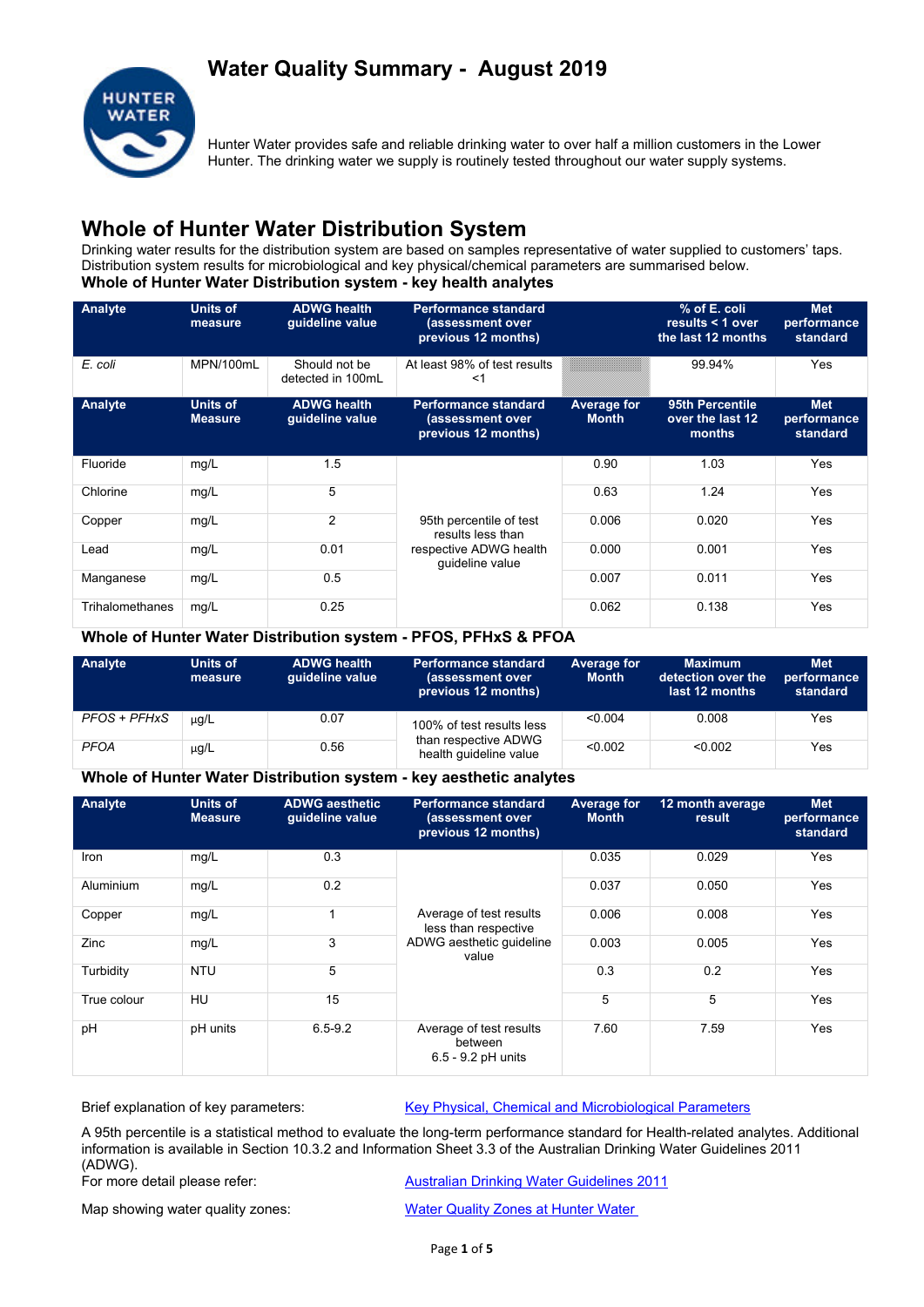# **Water Quality Zones**

## **Chichester Zone - key health analytes**

| Analyte         | <b>Units of</b><br><b>Measure</b> | <b>ADWG health</b><br>quideline value | Performance standard<br>(assessment over<br>previous 12 months) |                             | % of E. coli<br>results $<$ 1 over<br>the last 12 months | <b>Met</b><br>performance<br>standard |
|-----------------|-----------------------------------|---------------------------------------|-----------------------------------------------------------------|-----------------------------|----------------------------------------------------------|---------------------------------------|
| E. coli         | MPN/100mL                         | Should not be<br>detected in 100mL    | At least 98% of test results<br><1                              |                             | 99.79%                                                   | Yes                                   |
| Analyte         | <b>Units of</b><br><b>Measure</b> | <b>ADWG health</b><br>quideline value | Performance standard<br>(assessment over<br>previous 12 months) | Average for<br><b>Month</b> | 95th Percentile<br>over the last 12<br>months            | <b>Met</b><br>performance<br>standard |
| Fluoride        | mg/L                              | 1.5                                   |                                                                 | 0.72                        | 1.01                                                     | Yes                                   |
| Chlorine        | mg/L                              | 5                                     |                                                                 | 0.85                        | 1.22                                                     | Yes                                   |
| Copper          | mg/L                              | $\overline{2}$                        | 95th percentile of test<br>results less than                    | 0.008                       | 0.013                                                    | Yes                                   |
| Lead            | mg/L                              | 0.01                                  | respective ADWG health<br>quideline value                       | 0.000                       | 0.001                                                    | Yes                                   |
| Manganese       | mg/L                              | 0.5                                   |                                                                 | 0.004                       | 0.008                                                    | Yes                                   |
| Trihalomethanes | mg/L                              | 0.25                                  |                                                                 | 0.054                       | 0.158                                                    | Yes                                   |

### **Chichester Zone - PFOS, PFHxS & PFOA**

| Analyte      | Units of<br>measure | <b>ADWG health</b><br>guideline value | <b>Performance standard</b><br>(assessment over<br>previous 12 months) | Average for<br><b>Month</b> | <b>Maximum</b><br>detection over the <b>dete</b><br>last 12 months | <b>Met</b><br>performance<br>standard |
|--------------|---------------------|---------------------------------------|------------------------------------------------------------------------|-----------------------------|--------------------------------------------------------------------|---------------------------------------|
| PFOS + PFHxS | $\mu q/L$           | 0.07                                  | 100% of test results less                                              | < 0.004                     | 0.006                                                              | Yes                                   |
| <b>PFOA</b>  | $\mu$ g/L           | 0.56                                  | than respective ADWG<br>health quideline value                         | < 0.002                     | < 0.002                                                            | Yes                                   |

## **Chichester Zone – key aesthetic analytes**

| Analyte     | <b>Units of</b><br><b>Measure</b> | <b>ADWG aesthetic</b><br>quideline value | <b>Performance standard</b><br>(assessment over<br>previous 12 months) | <b>Average for</b><br><b>Month</b> | 12 month average<br>result | <b>Met</b><br>performance<br>standard |
|-------------|-----------------------------------|------------------------------------------|------------------------------------------------------------------------|------------------------------------|----------------------------|---------------------------------------|
| Iron        | mg/L                              | 0.3                                      | Average of test results<br>less than respective                        | 0.026                              | 0.025                      | Yes                                   |
| Aluminium   | mg/L                              | 0.2                                      |                                                                        | 0.044                              | 0.058                      | Yes                                   |
| Copper      | mg/L                              |                                          |                                                                        | 0.008                              | 0.005                      | Yes                                   |
| Zinc        | mg/L                              | 3                                        | ADWG aesthetic quideline<br>value                                      | 0.006                              | 0.004                      | Yes                                   |
| Turbidity   | <b>NTU</b>                        | 5                                        |                                                                        | 0.4                                | 0.3                        | Yes                                   |
| True colour | HU                                | 15                                       |                                                                        | 5                                  | 5                          | Yes                                   |
| pH          | pH units                          | $6.5 - 9.2$                              | Average of test results<br>between 6.5 - 9.2 pH units                  | 7.64                               | 7.69                       | Yes                                   |

## **Grahamstown Zone - key health analytes**

| Analyte         | Units of<br><b>Measure</b>        | <b>ADWG health</b><br>guideline value | <b>Performance standard</b><br>(assessment over<br>previous 12 months) | Average for<br><b>Month</b>        | % of E. coli<br>results $<$ 1 over<br>the last 12 months | <b>Met</b><br>performance<br>standard |
|-----------------|-----------------------------------|---------------------------------------|------------------------------------------------------------------------|------------------------------------|----------------------------------------------------------|---------------------------------------|
| E. coli         | MPN/100mL                         | Should not be<br>detected in 100mL    | At least 98% of test results<br><1                                     |                                    | 100.00%                                                  | Yes                                   |
| Analyte         | <b>Units of</b><br><b>Measure</b> | <b>ADWG health</b><br>quideline value | <b>Performance standard</b><br>(assessment over<br>previous 12 months) | <b>Average for</b><br><b>Month</b> | 95th Percentile<br>over the last 12<br>months            | <b>Met</b><br>performance<br>standard |
| Fluoride        | mg/L                              | 1.5                                   |                                                                        | 0.97                               | 1.04                                                     | Yes                                   |
| Chlorine        | mg/L                              | 5                                     |                                                                        | 0.56                               | 1.24                                                     | Yes                                   |
| Copper          | mg/L                              | $\overline{2}$                        | 95th percentile of test<br>results less than                           | 0.005                              | 0.024                                                    | Yes                                   |
| Lead            | mg/L                              | 0.01                                  | respective ADWG health<br>guideline value                              | 0.000                              | 0.001                                                    | Yes                                   |
| Manganese       | mg/L                              | 0.5                                   |                                                                        | 0.010                              | 0.012                                                    | Yes                                   |
| Trihalomethanes | mg/L                              | 0.25                                  |                                                                        | 0.068                              | 0.130                                                    | Yes                                   |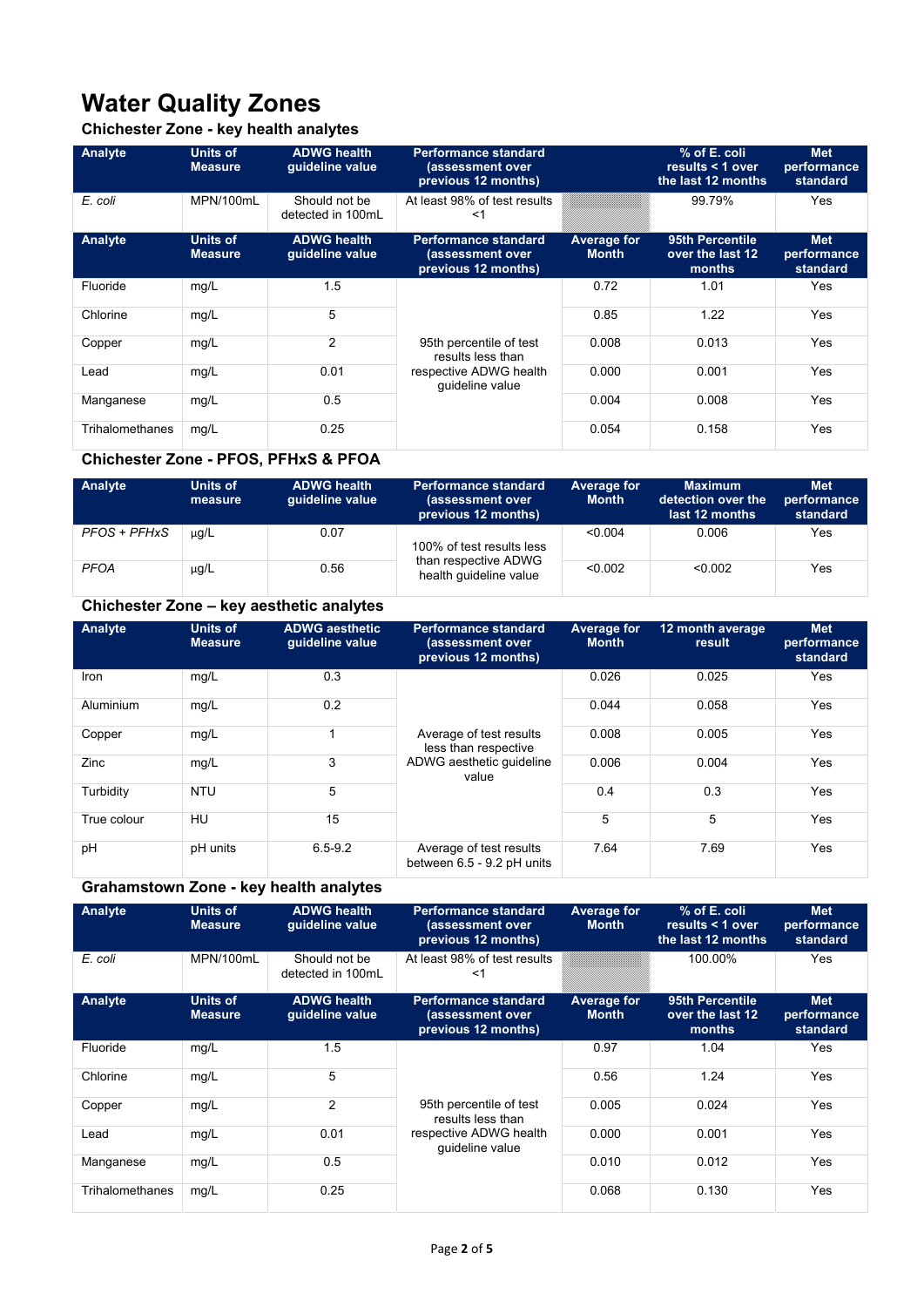### **Grahamstown Zone - PFOS, PFHxS & PFOA**

| Analyte      | Units of<br>measure | <b>ADWG health</b><br>quideline value | <b>Performance standard</b><br>(assessment over<br>previous 12 months) | Average for<br><b>Month</b> | <b>Maximum</b><br>detection over the<br>last 12 months | <b>Met</b><br>performance<br>standard |
|--------------|---------------------|---------------------------------------|------------------------------------------------------------------------|-----------------------------|--------------------------------------------------------|---------------------------------------|
| PFOS + PFHxS | µg/L                | 0.07                                  | 100% of test results less                                              | < 0.004                     | 0.008                                                  | Yes                                   |
| <b>PFOA</b>  | $\mu$ g/L           | 0.56                                  | than respective ADWG<br>health guideline value                         | < 0.002                     | < 0.002                                                | Yes                                   |

## **Grahamstown Zone – key aesthetic analytes**

| Analyte     | <b>Units of</b><br><b>Measure</b> | <b>ADWG aesthetic</b><br>quideline value | <b>Performance standard</b><br>(assessment over<br>previous 12 months)               | <b>Average for</b><br><b>Month</b> | 12 month average<br>result | <b>Met</b><br>performance<br>standard |
|-------------|-----------------------------------|------------------------------------------|--------------------------------------------------------------------------------------|------------------------------------|----------------------------|---------------------------------------|
| Iron        | mg/L                              | 0.3                                      | Average of test results<br>less than respective<br>ADWG aesthetic guideline<br>value | 0.044                              | 0.031                      | Yes                                   |
| Aluminium   | mg/L                              | 0.2                                      |                                                                                      | 0.043                              | 0.051                      | Yes                                   |
| Copper      | mg/L                              |                                          |                                                                                      | 0.005                              | 0.008                      | Yes                                   |
| Zinc        | mg/L                              | 3                                        |                                                                                      | 0.003                              | 0.005                      | Yes                                   |
| Turbidity   | <b>NTU</b>                        | 5                                        |                                                                                      | 0.3                                | 0.2                        | Yes                                   |
| True colour | HU                                | 15                                       |                                                                                      | 5                                  | 5                          | Yes                                   |
| pH          | pH units                          | $6.5 - 9.2$                              | Average of test results<br>between 6.5 - 9.2 pH units                                | 7.57                               | 7.54                       | Yes                                   |

#### **Lemon Tree Passage Zone - key health analytes**

| Analyte         | <b>Units of</b><br><b>Measure</b> | <b>ADWG health</b><br>quideline value | <b>Performance standard</b><br>(assessment over<br>previous 12 months) | <b>Average for</b><br><b>Month</b> | % of E. coli<br>results $<$ 1 over<br>the last 12 months | <b>Met</b><br>performance<br>standard |
|-----------------|-----------------------------------|---------------------------------------|------------------------------------------------------------------------|------------------------------------|----------------------------------------------------------|---------------------------------------|
| E. coli         | MPN/100mL                         | Should not be<br>detected in 100mL    | At least 98% of test results<br><1                                     |                                    | 100.00%                                                  | Yes                                   |
| Analyte         | <b>Units of</b><br><b>Measure</b> | <b>ADWG health</b><br>guideline value | <b>Performance standard</b><br>(assessment over<br>previous 12 months) | <b>Average for</b><br><b>Month</b> | 95th Percentile<br>over the last 12<br>months            | <b>Met</b><br>performance<br>standard |
| Fluoride        | mg/L                              | 1.5                                   |                                                                        | 1.02                               | 1.03                                                     | Yes                                   |
| Chlorine        | mg/L                              | 5                                     |                                                                        | 0.51                               | 1.44                                                     | Yes                                   |
| Copper          | mg/L                              | $\overline{2}$                        | 95th percentile of test<br>results less than                           | 0.002                              | 0.011                                                    | Yes                                   |
| Lead            | mg/L                              | 0.01                                  | respective ADWG health<br>quideline value                              | 0.000                              | 0.001                                                    | Yes                                   |
| Manganese       | mg/L                              | 0.5                                   |                                                                        | 0.002                              | 0.008                                                    | Yes                                   |
| Trihalomethanes | mg/L                              | 0.25                                  |                                                                        | 0.062                              | 0.105                                                    | Yes                                   |

### **Lemon Tree Passage Zone - PFOS, PFHxS & PFOA**

| Analyte      | Units of<br>measure | <b>ADWG health</b><br>quideline value | <b>Performance standard</b><br>(assessment over<br>previous 12 months) | Average for<br><b>Month</b> | <b>Maximum</b><br>detection over the<br>last 12 months | <b>Met</b><br>performance<br>standard |
|--------------|---------------------|---------------------------------------|------------------------------------------------------------------------|-----------------------------|--------------------------------------------------------|---------------------------------------|
| PFOS + PFHxS | $\mu$ g/L           | 0.07                                  | 100% of test results less                                              | < 0.004                     | 0.008                                                  | Yes                                   |
| <b>PFOA</b>  | $\mu$ g/L           | 0.56                                  | than respective ADWG<br>health quideline value                         | < 0.002                     | < 0.002                                                | Yes                                   |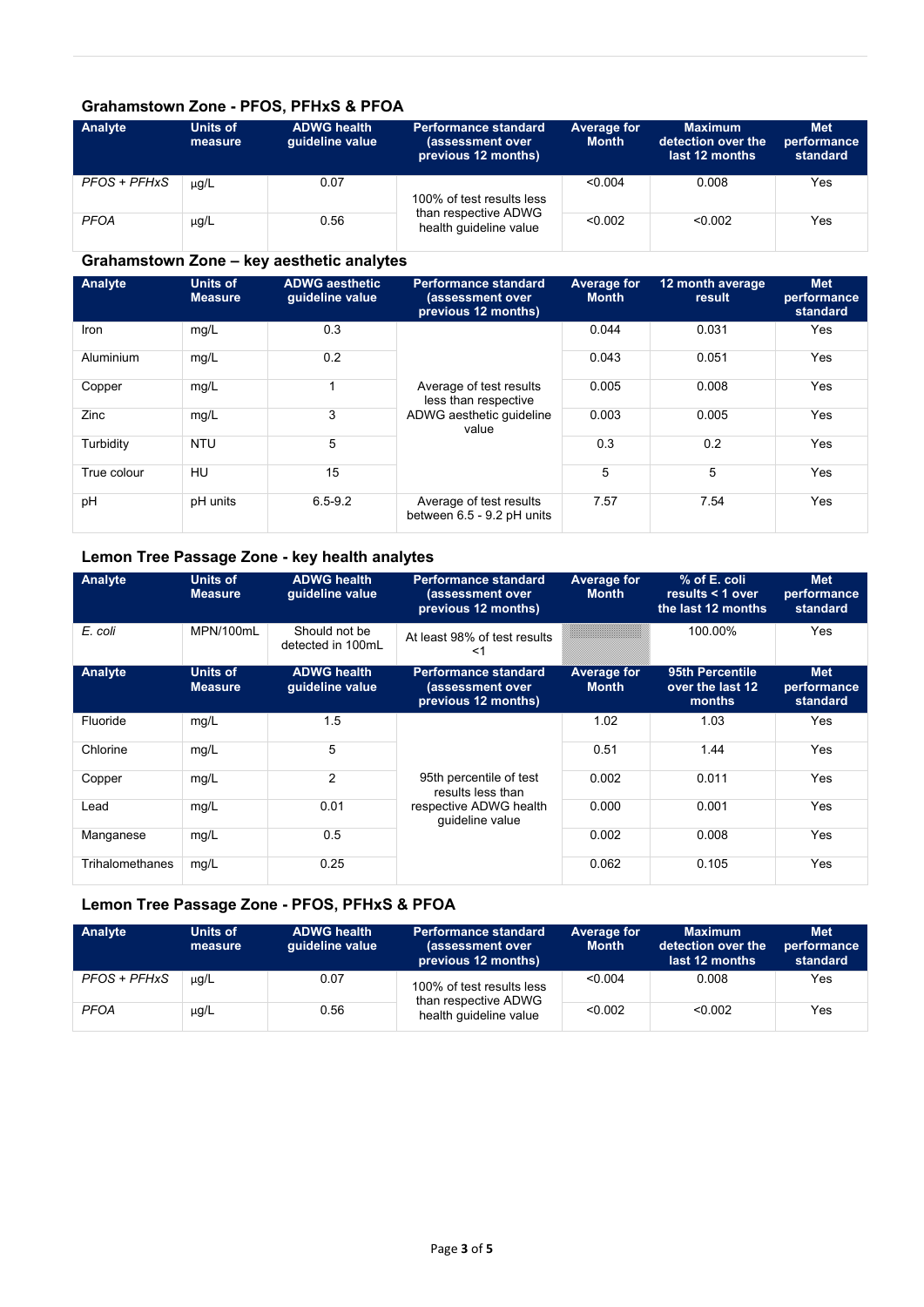### **Lemon Tree Passage Zone - key aesthetic analytes**

| Analyte     | Units of<br><b>Measure</b> | <b>ADWG aesthetic</b><br>quideline value | <b>Performance standard</b><br>(assessment over<br>previous 12 months) | Average for<br><b>Month</b> | 12 month average<br>result | <b>Met</b><br>performance<br>standard |
|-------------|----------------------------|------------------------------------------|------------------------------------------------------------------------|-----------------------------|----------------------------|---------------------------------------|
| Iron        | mg/L                       | 0.3                                      | Average of test results<br>less than respective                        | 0.023                       | 0.027                      | Yes                                   |
| Aluminium   | mg/L                       | 0.2                                      |                                                                        | 0.033                       | 0.040                      | Yes                                   |
| Copper      | mg/L                       |                                          |                                                                        | 0.002                       | 0.006                      | Yes                                   |
| Zinc        | mg/L                       | 3                                        | ADWG aesthetic quideline<br>value                                      | 0.002                       | 0.004                      | Yes                                   |
| Turbidity   | <b>NTU</b>                 | 5                                        |                                                                        | 0.2                         | 0.2                        | Yes                                   |
| True colour | HU                         | 15                                       |                                                                        | 5                           | 5                          | Yes                                   |
| pH          | pH units                   | $6.5 - 9.2$                              | Average of test results<br>between 6.5 - 9.2 pH units                  | 7.55                        | 7.54                       | Yes                                   |

### **Anna Bay / Nelson Bay Zone - key health analytes**

| Analyte                | Units of<br><b>Measure</b>        | <b>ADWG health</b><br>quideline value | <b>Performance standard</b><br>(assessment over<br>previous 12 months) | <b>Average for</b><br><b>Month</b>                                                  | % of E. coli<br>results $<$ 1 over<br>the last 12 months | Met<br>performance<br>standard        |  |
|------------------------|-----------------------------------|---------------------------------------|------------------------------------------------------------------------|-------------------------------------------------------------------------------------|----------------------------------------------------------|---------------------------------------|--|
| E. coli                | MPN/100mL                         | Should not be<br>detected in 100mL    | At least 98% of test results<br><1                                     |                                                                                     | 100.00%                                                  | Yes                                   |  |
| Analyte                | <b>Units of</b><br><b>Measure</b> | <b>ADWG</b> health<br>guideline value | <b>Performance standard</b><br>(assessment over<br>previous 12 months) | 95th Percentile<br><b>Average for</b><br>over the last 12<br><b>Month</b><br>months |                                                          | <b>Met</b><br>performance<br>standard |  |
| Fluoride               | mg/L                              | 1.5                                   |                                                                        | 1.00                                                                                | 1.03                                                     | Yes                                   |  |
| Chlorine               | mg/L                              | 5                                     |                                                                        | 0.36                                                                                | 1.21                                                     | <b>Yes</b>                            |  |
| Copper                 | mg/L                              | $\overline{2}$                        | 95th percentile of test<br>results less than                           | 0.005                                                                               | 0.009                                                    | Yes                                   |  |
| Lead                   | mg/L                              | 0.01                                  | respective ADWG health<br>guideline value                              | 0.000                                                                               | 0.001                                                    | Yes                                   |  |
| Manganese              | mg/L                              | 0.5                                   |                                                                        | 0.006                                                                               | 0.009                                                    | Yes                                   |  |
| <b>Trihalomethanes</b> | mg/L                              | 0.25                                  |                                                                        | 0.049                                                                               | 0.088                                                    | Yes                                   |  |

### **Anna Bay / Nelson Bay Zone - PFOS, PFHxS & PFOA**

| Analyte      | Units of<br>measure | <b>ADWG health</b><br>quideline value | <b>Performance standard</b><br>(assessment over<br>previous 12 months)* | Average for<br><b>Month</b> | <b>Maximum</b><br>detection over the<br>last 12 months | <b>Met</b><br>performance<br>standard |  |
|--------------|---------------------|---------------------------------------|-------------------------------------------------------------------------|-----------------------------|--------------------------------------------------------|---------------------------------------|--|
| PFOS + PFHxS | $\mu$ g/L           | 0.07                                  | 100% of test results less                                               | < 0.004                     | 0.006                                                  | Yes                                   |  |
| <b>PFOA</b>  | $\mu$ g/L           | 0.56                                  | than respective ADWG<br>health quideline value                          | < 0.002                     | < 0.002                                                | Yes                                   |  |

#### **Anna Bay / Nelson Bay Zone - key aesthetic analytes**

| Analyte     | <b>Units of</b><br><b>Measure</b> | <b>ADWG aesthetic</b><br>quideline value | <b>Performance standard</b><br>(assessment over<br>previous 12 months) | <b>Average for</b><br><b>Month</b> | 12 month average<br>result | <b>Met</b><br>performance<br>standard |
|-------------|-----------------------------------|------------------------------------------|------------------------------------------------------------------------|------------------------------------|----------------------------|---------------------------------------|
| Iron        | mg/L                              | 0.3                                      |                                                                        | 0.026                              | 0.038                      | Yes                                   |
| Aluminium   | mg/L                              | 0.2                                      |                                                                        | 0.037                              | 0.050                      | Yes                                   |
| Copper      | mg/L                              |                                          | Average of test results<br>less than respective                        | 0.005                              | 0.007                      | Yes                                   |
| Zinc        | mg/L                              | 3                                        | ADWG aesthetic guideline<br>value                                      | 0.003                              | 0.004                      | Yes                                   |
| Turbidity   | <b>NTU</b>                        | 5                                        |                                                                        | 0.1                                | 0.3                        | Yes                                   |
| True colour | HU                                | 15                                       |                                                                        | 5                                  | 5                          | Yes                                   |
| pH          | pH units                          | $6.5 - 9.2$                              | Average of test results<br>between 6.5 - 9.2 pH units                  | 7.51                               | 7.51                       | <b>Yes</b>                            |